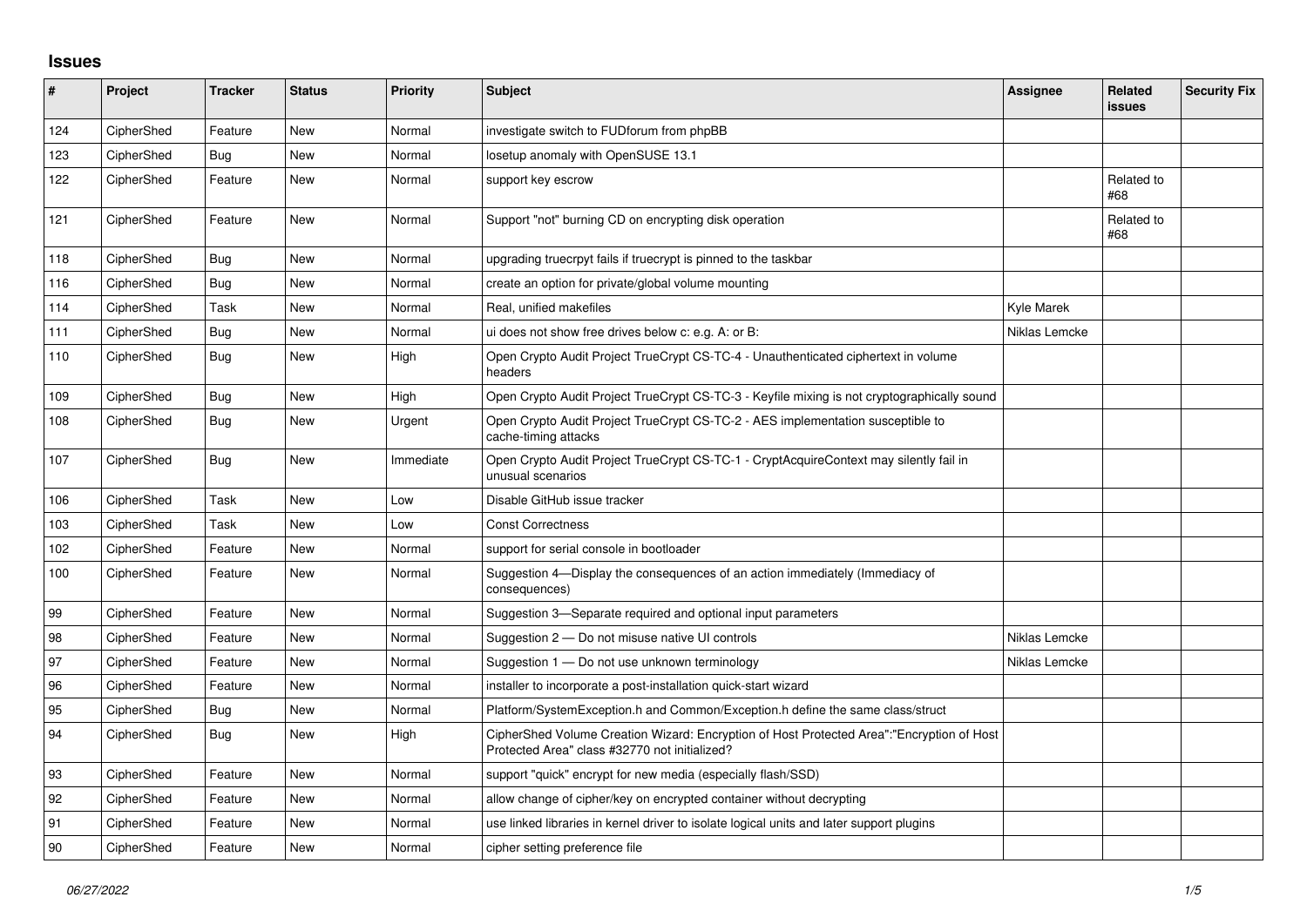| #  | Project    | <b>Tracker</b> | <b>Status</b> | Priority | <b>Subject</b>                                                                                           | Assignee | Related<br>issues   | <b>Security Fix</b> |
|----|------------|----------------|---------------|----------|----------------------------------------------------------------------------------------------------------|----------|---------------------|---------------------|
| 89 | CipherShed | Feature        | New           | Normal   | Support the Common Criteria Collaborative Protection Profile for Full Disk Encryption                    |          |                     |                     |
| 88 | CipherShed | <b>Bug</b>     | <b>New</b>    | Normal   | smart card support for containers                                                                        |          |                     |                     |
| 87 | CipherShed | Feature        | New           | Low      | support multiple hidden volumes                                                                          |          |                     |                     |
| 85 | CipherShed | <b>Bug</b>     | New           | Normal   | Digcode.c is 9917 lines long, split it up                                                                |          |                     |                     |
| 84 | CipherShed | <b>Bug</b>     | <b>New</b>    | Normal   | wcsncpy is subject to buffer overflow                                                                    |          |                     |                     |
| 83 | CipherShed | <b>Bug</b>     | New           | Normal   | deduplicate file names                                                                                   |          |                     |                     |
| 82 | CipherShed | Feature        | <b>New</b>    | Normal   | add sparse file detection to non-windows versions                                                        |          |                     |                     |
| 81 | CipherShed | Feature        | New           | Normal   | Decrypt System drive via commandline                                                                     |          |                     |                     |
| 80 | CipherShed | <b>Bug</b>     | New           | Low      | TEST CASE: ubuntu 14 GUI install                                                                         |          |                     |                     |
| 79 | CipherShed | Feature        | <b>New</b>    | Low      | document a list of file systems compatible with Hidden Volume usage                                      |          |                     |                     |
| 78 | CipherShed | <b>Bug</b>     | <b>New</b>    | Normal   | update the ciphershed.org website, automatically                                                         |          |                     |                     |
| 76 | CipherShed | Bug            | <b>New</b>    | Normal   | MakeSelfExtractingPackage used in CI cannot have dialog boxes                                            |          |                     |                     |
| 75 | CipherShed | Feature        | <b>New</b>    | Low      | code coverage - ConvertUTF.c                                                                             |          |                     |                     |
| 74 | CipherShed | <b>Bug</b>     | New           | Normal   | Hardcoded Build date in Help->About window                                                               |          |                     |                     |
| 73 | CipherShed | <b>Bug</b>     | <b>New</b>    | Normal   | Truecrypt icon showing in taskbar                                                                        |          |                     |                     |
| 72 | CipherShed | <b>Bug</b>     | New           | Normal   | The installation fails, but a message (from windows?) says it succeeds and asks if you want<br>to reboot |          |                     |                     |
| 71 | CipherShed | Bug            | New           | High     | passwords using non-ascii                                                                                |          |                     |                     |
| 70 | CipherShed | Feature        | <b>New</b>    | Normal   | track git info in build                                                                                  |          |                     |                     |
| 69 | CipherShed | Feature        | New           | Low      | integration test: mounting and sharing volumes                                                           |          |                     |                     |
| 67 | CipherShed | Feature        | New           | Normal   | print a backup                                                                                           |          |                     |                     |
| 66 | CipherShed | Feature        | New           | Normal   | provide robust API for usermode interaction with kernel driver                                           |          |                     |                     |
| 65 | CipherShed | Feature        | New           | Normal   | pure 64 bit version for windows                                                                          |          | Related to<br>#63   |                     |
| 64 | CipherShed | Task           | New           | Normal   | Rewrite or remove LongReverse in Common/Dlgcode.c                                                        |          |                     |                     |
| 63 | CipherShed | <b>Bug</b>     | New           | Normal   | 64 bit gui on 64 bit systems                                                                             |          | Related to<br>#65   |                     |
| 62 | CipherShed | Feature        | <b>New</b>    | Normal   | Administrative Configuration for Enterprise IT                                                           |          |                     |                     |
| 61 | CipherShed | Feature        | New           | Normal   | optionally support TPM                                                                                   |          |                     |                     |
| 60 | CipherShed | Feature        | New           | Normal   | Enhanced UX - shell extension for container management                                                   |          | Related to<br>  #34 |                     |
| 59 | CipherShed | <b>Bug</b>     | New           | Low      | optimized rescue disk                                                                                    |          | Related to<br>#52   |                     |
| 58 | CipherShed | Feature        | New           | Low      | Tablet / Touch screen / non-keyboard boot support                                                        |          |                     |                     |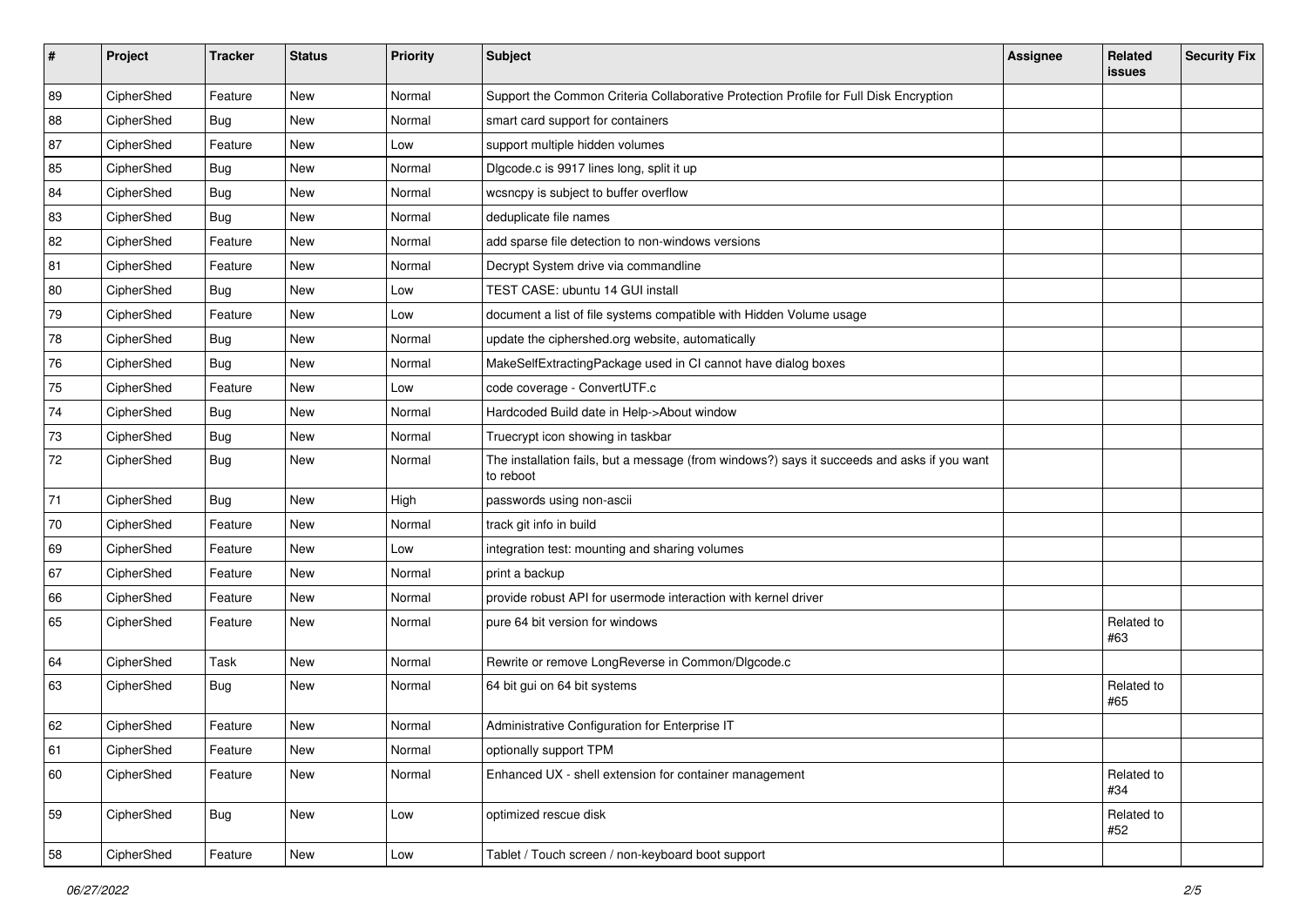| $\vert$ # | Project    | <b>Tracker</b> | <b>Status</b> | Priority | Subject                                                         | <b>Assignee</b> | Related<br><b>issues</b> | <b>Security Fix</b> |
|-----------|------------|----------------|---------------|----------|-----------------------------------------------------------------|-----------------|--------------------------|---------------------|
| 57        | CipherShed | Feature        | New           | Normal   | Skein support                                                   |                 |                          |                     |
| 56        | CipherShed | <b>Bug</b>     | New           | Low      | FreeBSD support                                                 |                 |                          |                     |
| 54        | CipherShed | Feature        | New           | Low      | Self Destruct Password                                          |                 |                          |                     |
| 53        | CipherShed | Feature        | New           | Low      | Portable / non-admin volume browser                             |                 |                          |                     |
| 52        | CipherShed | Feature        | New           | Low      | recovery utility & tools                                        |                 | Related to<br>#59        |                     |
| 50        | CipherShed | Feature        | New           | Normal   | Linux FDE                                                       |                 | Related to<br>$\#5$      |                     |
| 48        | CipherShed | Bug            | New           | High     | EncryptDataUnits() lacks error handling                         |                 |                          |                     |
| 47        | CipherShed | <b>Bug</b>     | New           | High     | GetWipePassCount() / WipeBuffer() can cause BSOD                |                 |                          |                     |
| 46        | CipherShed | <b>Bug</b>     | New           | High     | MountVolume() device check bypass                               |                 |                          |                     |
| 45        | CipherShed | <b>Bug</b>     | New           | High     | MainThreadProc() integer overflow                               |                 |                          |                     |
| 44        | CipherShed | <b>Bug</b>     | New           | High     | TC_IOCTL_OPEN_TEST multiple issues                              |                 |                          |                     |
| 43        | CipherShed | <b>Bug</b>     | New           | High     | IOCTL_DISK_VERIFY integer overflow                              |                 |                          |                     |
| 42        | CipherShed | <b>Bug</b>     | New           | High     | TC_IOCTL_GET_SYSTEM_DRIVE_DUMP_CONFIG kernel pointer disclosure |                 |                          |                     |
| 41        | CipherShed | Bug            | New           | High     | Windows kernel driver uses memset() to clear sensitive data     |                 |                          |                     |
| 40        | CipherShed | <b>Bug</b>     | New           | High     | Multiple issues in the bootloader decompressor                  |                 |                          |                     |
| 39        | CipherShed | <b>Bug</b>     | New           | High     | Sensitive information might be paged out from kernel stacks     |                 |                          |                     |
| 38        | CipherShed | <b>Bug</b>     | New           | High     | Weak Volume Header key derivation algorithm                     |                 | Blocked by<br>#49        |                     |
| 37        | CipherShed | <b>Bug</b>     | New           | High     | Open Crypto Audit Project issues                                |                 |                          |                     |
| 36        | CipherShed | Feature        | New           | Normal   | support multiple actors to open an encrypted volume             |                 |                          |                     |
| 34        | CipherShed | Feature        | New           | Normal   | windows mount point support                                     |                 | Related to<br>#60        |                     |
| 33        | CipherShed | Feature        | New           | Normal   | windows comamnd line volume creation                            |                 |                          |                     |
| 32        | CipherShed | Feature        | New           | Normal   | truecrypt.ch ideas thread                                       |                 |                          |                     |
| 31        | CipherShed | <b>Bug</b>     | New           | Normal   | there is duplicate code for password character checking         | Jason Pyeron    | Related to<br>#30        |                     |
| 26        | CipherShed | Bug            | <b>New</b>    | Normal   | Large External Drive Support on Mac (>512byte sector size)      |                 |                          |                     |
| 25        | CipherShed | Task           | New           | Normal   | Broken applinks                                                 |                 | Related to<br>#14        |                     |
| 24        | CipherShed | Task           | New           | Normal   | Add Windows 8 / Server 2012                                     | Rocki H         |                          |                     |
| 23        | CipherShed | <b>Bug</b>     | New           | Normal   | Windows 8 / 8.1 Fast Startup                                    | Rocki H         |                          |                     |
| 21        | CipherShed | <b>Bug</b>     | New           | High     | Method of mounting may be exploited                             |                 |                          |                     |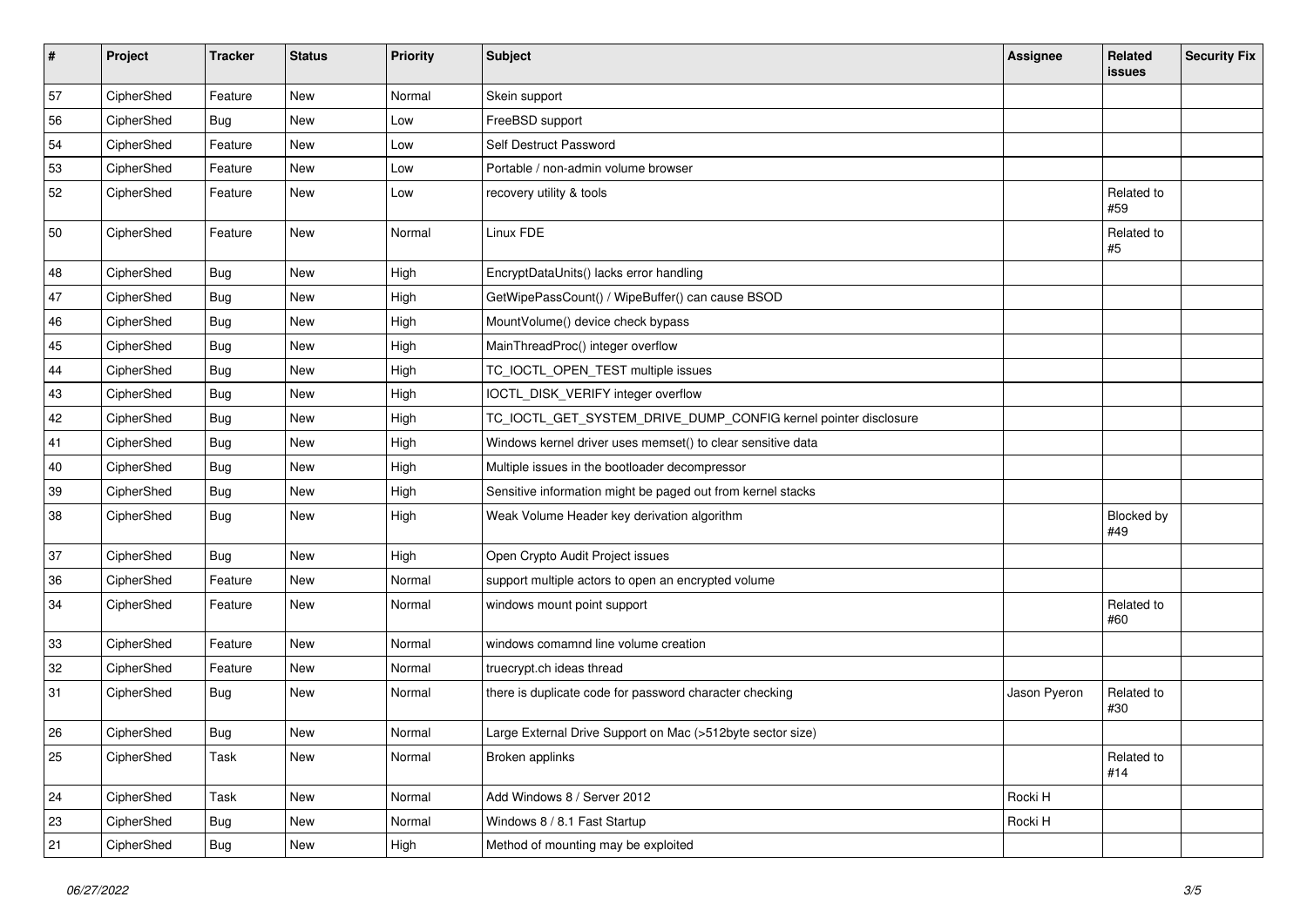| $\vert$ #        | Project    | <b>Tracker</b> | <b>Status</b> | Priority | Subject                                                        | Assignee                    | <b>Related</b><br><b>issues</b>                           | <b>Security Fix</b> |
|------------------|------------|----------------|---------------|----------|----------------------------------------------------------------|-----------------------------|-----------------------------------------------------------|---------------------|
| 20               | CipherShed | <b>Task</b>    | New           | Normal   | Create dmg for os x                                            |                             |                                                           |                     |
| 19               | CipherShed | Task           | New           | Normal   | Create pkgbuild for arch                                       |                             |                                                           |                     |
| 18               | CipherShed | Task           | New           | Normal   | Create rpm packaging                                           |                             |                                                           |                     |
| 17               | CipherShed | Task           | New           | Normal   | Create debian packaging                                        |                             |                                                           |                     |
| 16               | CipherShed | Task           | New           | High     | Create list of all installed files / registry keys (Windows).  | Rocki H                     | Related to<br>#2                                          |                     |
| 15               | CipherShed | Task           | New           | Normal   | Create Gnu Info page                                           | Eugene Wang                 | Related to<br>#12                                         |                     |
| 14               | CipherShed | Bug            | New           | Normal   | Fixes urls in ui (/applink? links)                             |                             | Related to<br>#25                                         |                     |
| 13               | CipherShed | <b>Task</b>    | New           | Normal   | List of all version numbers                                    | Rocki H                     | Related to<br>#2                                          |                     |
| 11               | CipherShed | Feature        | New           | Low      | Cipher set enablement                                          |                             |                                                           |                     |
| $10$             | CipherShed | Feature        | New           | Low      | Two-factor Pre-boot-authentication with USB stick and Password |                             |                                                           |                     |
| $\boldsymbol{9}$ | CipherShed | Task           | New           | Normal   | Create check-list of features to be tested                     | Pier-Luc Caron<br>St-Pierre |                                                           |                     |
| 8                | CipherShed | <b>Task</b>    | New           | Normal   | Get graphics artist to work on artwork, icons                  |                             |                                                           |                     |
| $\overline{7}$   | CipherShed | Task           | New           | Normal   | Mac build, installer, VM                                       | Jason Pyeron                |                                                           |                     |
| 6                | CipherShed | Task           | New           | Normal   | Windows build, installer, VM                                   | <b>Bill Cox</b>             |                                                           |                     |
| 5                | CipherShed | Task           | New           | Normal   | Linux build, installer, VM                                     | Kyle Marek                  | Related to<br>#50                                         |                     |
| $\overline{4}$   | CipherShed | Task           | New           | Normal   | Get Windows executable signing key                             | <b>Bill Cox</b>             |                                                           |                     |
| 3                | CipherShed | Task           | New           | Normal   | Finish initial bitmaps and icons                               |                             |                                                           |                     |
| $\overline{2}$   | CipherShed | Task           | New           | Normal   | Upgrade installer to uninstall TrueCrypt                       |                             | Related to<br>#1, Related<br>to #13,<br>Related to<br>#16 |                     |
| $\vert$ 1        | CipherShed | Task           | New           | Normal   | Detailed review of Windows constant strings                    | Paweł<br>Zegartowski        | Related to<br>#2                                          |                     |
| 55               | CipherShed | Bug            | In Progress   | Normal   | Unified Extensible Firmware Interface (UEFI)                   | Jason Pyeron                | Related to<br>#51                                         |                     |
| 51               | CipherShed | Bug            | In Progress   | Normal   | <b>GUID Partition Table (GPT)</b>                              | Jason Pyeron                | Related to<br>#55                                         |                     |
| 22               | CipherShed | <b>Bug</b>     | In Progress   | High     | Change name of software for "1.0" release.                     | Jason Pyeron                |                                                           |                     |
| 12               | CipherShed | Task           | In Progress   | Normal   | Write Documentation                                            | Eugene Wang                 | Related to<br>#15                                         |                     |